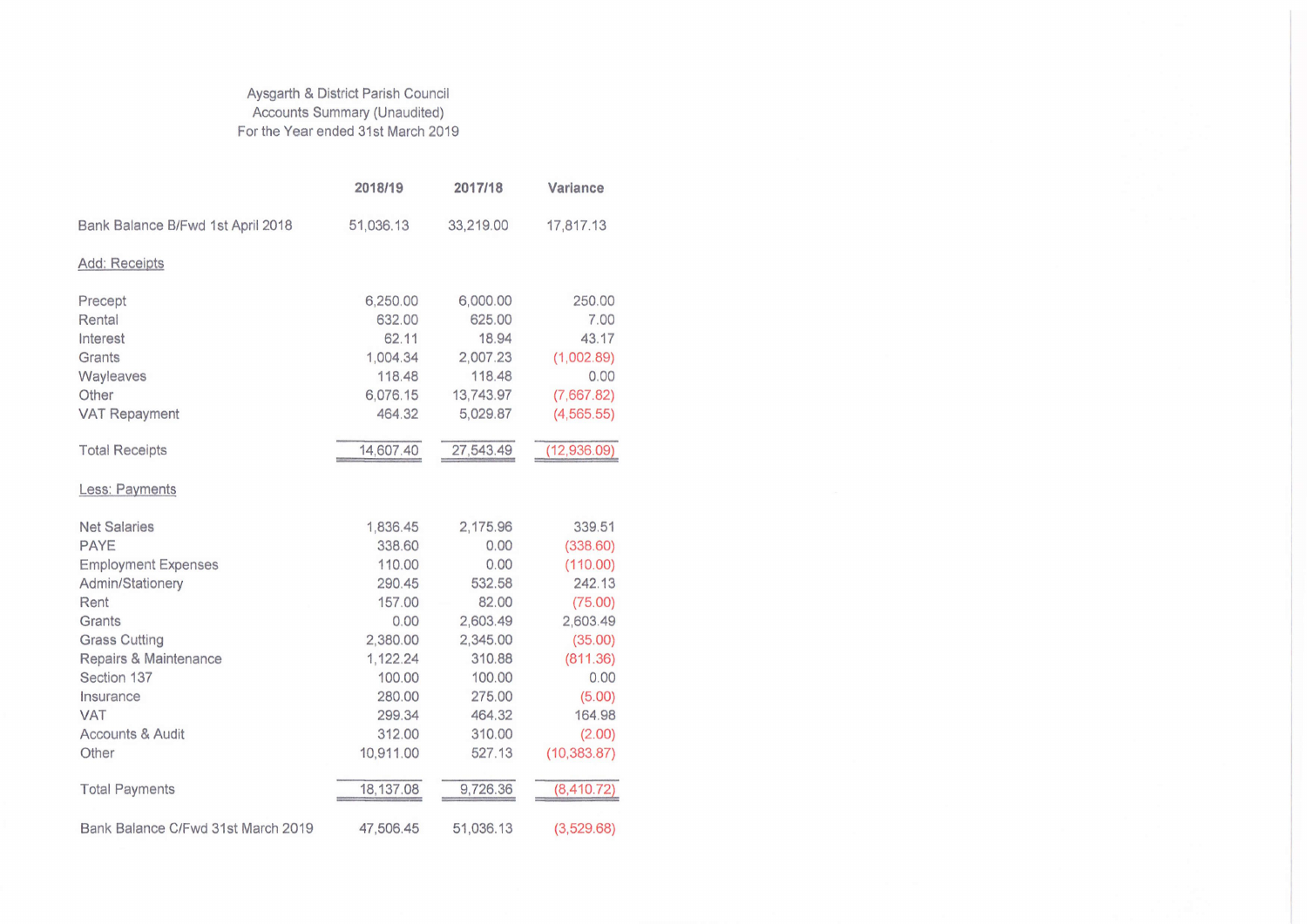## Aysgarth & District Parish Council Accounts - Year ended 31st March 2019 (Unaudited) **Bank Reconciliation**

| Balance per Statements at 31st March 2019                                                                               | 31.03.19                                            | 31.03.18                                          |
|-------------------------------------------------------------------------------------------------------------------------|-----------------------------------------------------|---------------------------------------------------|
| <b>Community Account</b><br>Deposit Account<br><b>Thoralby Moss Account</b><br><b>Thornton Mire Account</b>             | 654.86<br>8,731.77<br>35,423.48<br>2,696.14         | 1,041.46<br>2,433.57<br>45,872.86<br>1,688.04     |
|                                                                                                                         | 47,506.25                                           | 51,035.93                                         |
| Less Unpresented Cheques at 31st March 2019                                                                             |                                                     |                                                   |
|                                                                                                                         | 0.00                                                | 0.00                                              |
| Add Unbanked Cash at 31st March 2019                                                                                    |                                                     |                                                   |
| Petty Cash                                                                                                              | 0.20                                                | 0.20                                              |
| Net Balance as at 31st March 2019                                                                                       | 47,506.45                                           | 51,036.13                                         |
| <b>Cash Book</b>                                                                                                        |                                                     |                                                   |
| Opening Balance 1 April 2018<br>Add: Receipts in the Year<br>Less: Payments in the year<br>Closing Balance per Cashbook | 51,036.13<br>14,607.40<br>(18, 137.08)<br>47,506.45 | 33,219.00<br>27,543.49<br>(9,726.36)<br>51,036.13 |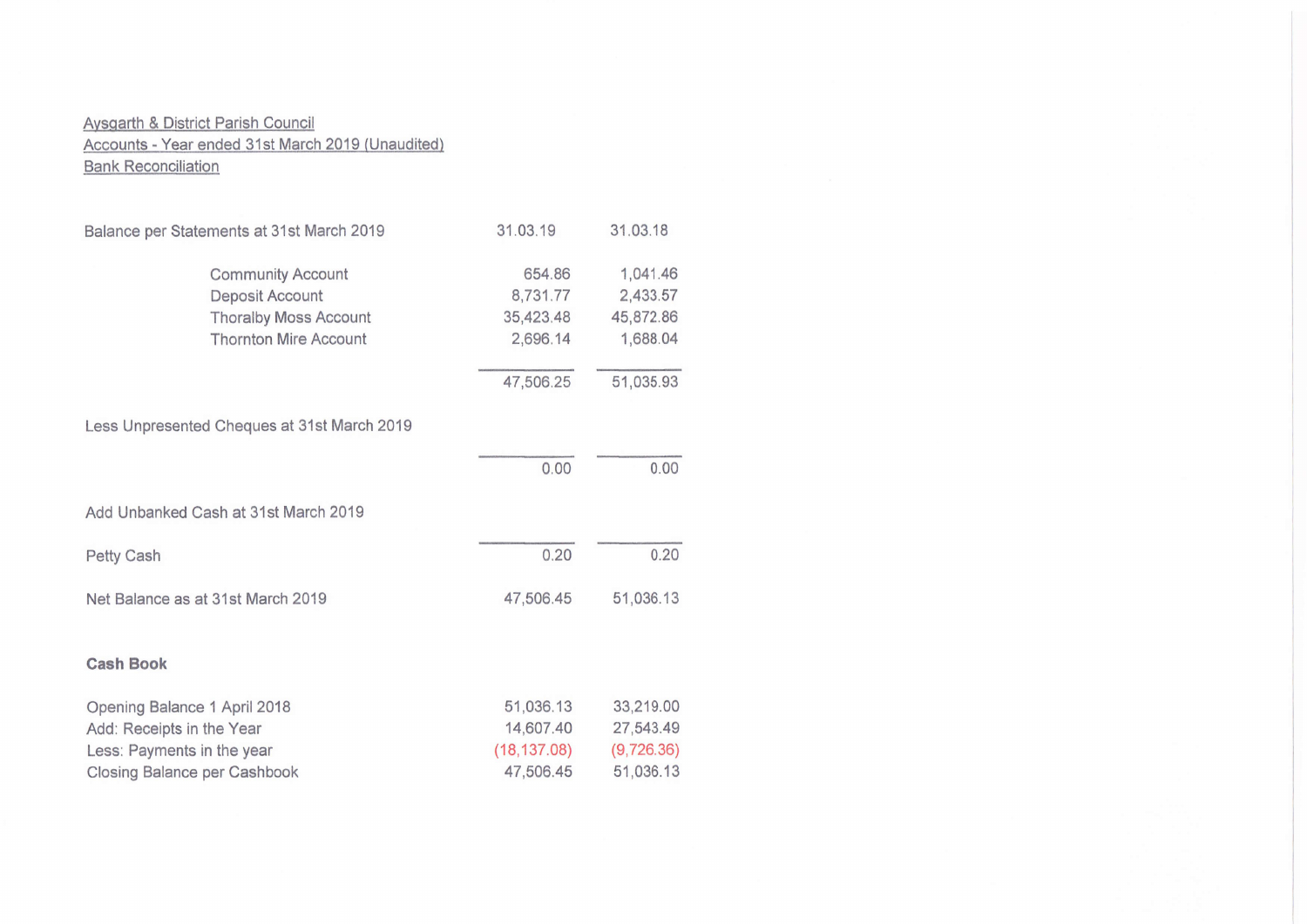## Aysgarth & District Parish Council Accounts - Yearended 31st March 2019 (Unaudited) 01 .04.18 - 31 .03 19

**Receipts** 

| <b>Bank Date</b> | Details                                          | £ Bank    | Precept  | Rental | Interest | Grants   | Wayleaves | <b>NYCC</b><br>Grass | Other    | <b>VAT Payment</b><br>from HMRC |
|------------------|--------------------------------------------------|-----------|----------|--------|----------|----------|-----------|----------------------|----------|---------------------------------|
| 03.06.18         | Interest to 02.06.18                             | 8.09      |          |        | 8.09     |          |           |                      |          |                                 |
| 03.09.18         | Interest to 02.09.18                             | 7.42      |          |        | 7.42     |          |           |                      |          |                                 |
| 03.12.18         | Interest to 02.12.18                             | 17.65     |          |        | 17.65    |          |           |                      |          |                                 |
| 03.03.19         | Interest to 02.03.19                             | 17.46     |          |        | 17.46    |          |           |                      |          |                                 |
| 02.05.18         | YDNPA SD0115 Claim 2 Final Outgang Thornton Rust | 1,004.34  |          |        |          | 1,004.34 |           |                      |          |                                 |
| 22.06.18         | Interest to 21.06.18                             | 0.40      |          |        | 0.40     |          |           |                      |          |                                 |
| 22.09.18         | Interest to 21.09.18                             | 0.69      |          |        | 0.69     |          |           |                      |          |                                 |
| 22.12.18         | Interest to 21.12.18                             | 1.34      |          |        | 1.34     |          |           |                      |          |                                 |
| 22.03.18         | Interest to 21.03.19                             | 1.33      |          |        | 1.33     |          |           |                      |          |                                 |
| 03.04.18         | Jason Thomas Photography Web advert              | 20.00     |          |        |          |          |           |                      | 20.00    |                                 |
| 01.06.18         | Interest to 31.05.18                             | 0.37      |          |        | 0.37     |          |           |                      |          |                                 |
| 30.07.18         | HMRC VAT Reclaim 01.04.17 - 31.03.18             | 464.32    |          |        |          |          |           |                      |          | 464.32                          |
| 07.09.18         | Interest to 06.09.18                             | 0.89      |          |        | 0.89     |          |           |                      |          |                                 |
| 30.04.18         | Precept 1st instalment                           | 3,125.00  | 3,125.00 |        |          |          |           |                      |          |                                 |
| 28.09.18         | Precept 2nd instalment                           | 3,125.00  | 3,125.00 |        |          |          |           |                      |          |                                 |
| 08.10.18         | Rural Payments Agency FDM Reimbursement 2017     | 56.92     |          |        |          |          |           |                      | 56.92    |                                 |
| 03.12.18         | Rural Payments Agency Basic Payment Scheme 2018  | 5,999.23  |          |        |          |          |           |                      | 5,999.23 |                                 |
| 22.12.18         | Interest to 06.12.18                             | 2.47      |          |        | 2.47     |          |           |                      |          |                                 |
| 01.03.19         | Interest to 28.02.19                             | 4.00      |          |        | 4.00     |          |           |                      |          |                                 |
| 10.04.18         | Cash re Seata Lane, Aysgarth                     | 5.00      |          | 5.00   |          |          |           |                      |          |                                 |
| 10.04.18         | Cash re Thornton Rust                            | 80.00     |          | 80.00  |          |          |           |                      |          |                                 |
| 11.04.18         | Chq re High Lane, Aysgarth                       | 10.00     |          | 10.00  |          |          |           |                      |          |                                 |
| 11.04.18         | Chq re Flout Moor, Aysgarth                      | 435.00    |          | 435.00 |          |          |           |                      |          |                                 |
| 19.04.18         | Cash re Skellicks, Thoralby                      | 25.00     |          | 25.00  |          |          |           |                      |          |                                 |
| 19.04.18         | Chq re Haw Lane, Thoralby                        | 70.00     |          | 70.00  |          |          |           |                      |          |                                 |
| 16.05.18         | Chq re YWT Land, Aysgarth                        | 7.00      |          | 7.00   |          |          |           |                      |          |                                 |
| 14.11.18         | Powergrid Wayleave Thornton Rust                 | 90.78     |          |        |          |          | 90.78     |                      |          |                                 |
| 28.03.19         | Powergrid Wayleave Thornton Rust                 | 27.70     |          |        |          |          | 27.70     |                      |          |                                 |
|                  | Total                                            | 14,607.40 | 6,250.00 | 632.00 | 62.11    | 1,004.34 | 118.48    | 0.00                 | 6,076.15 | 464.32                          |